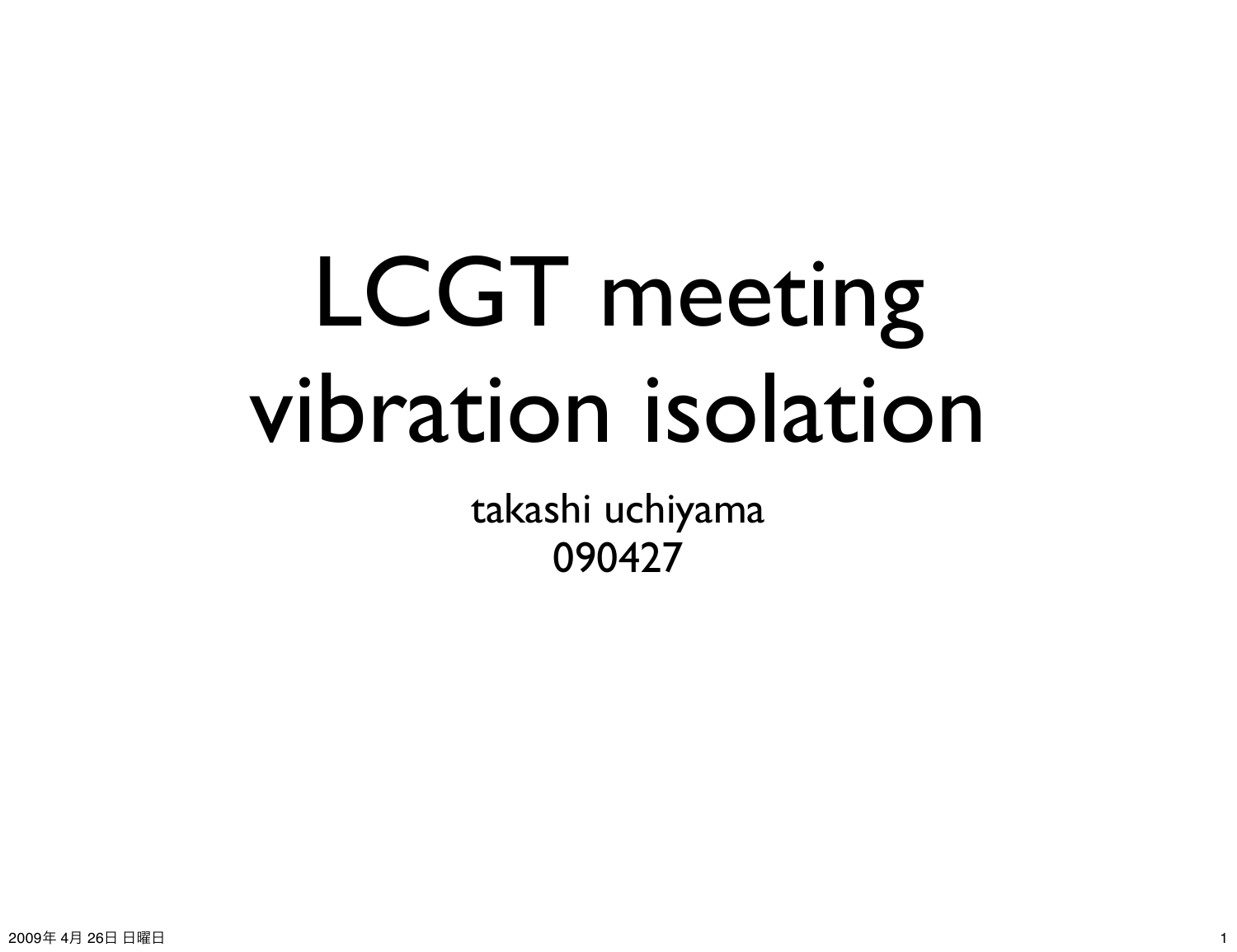# Suspension model

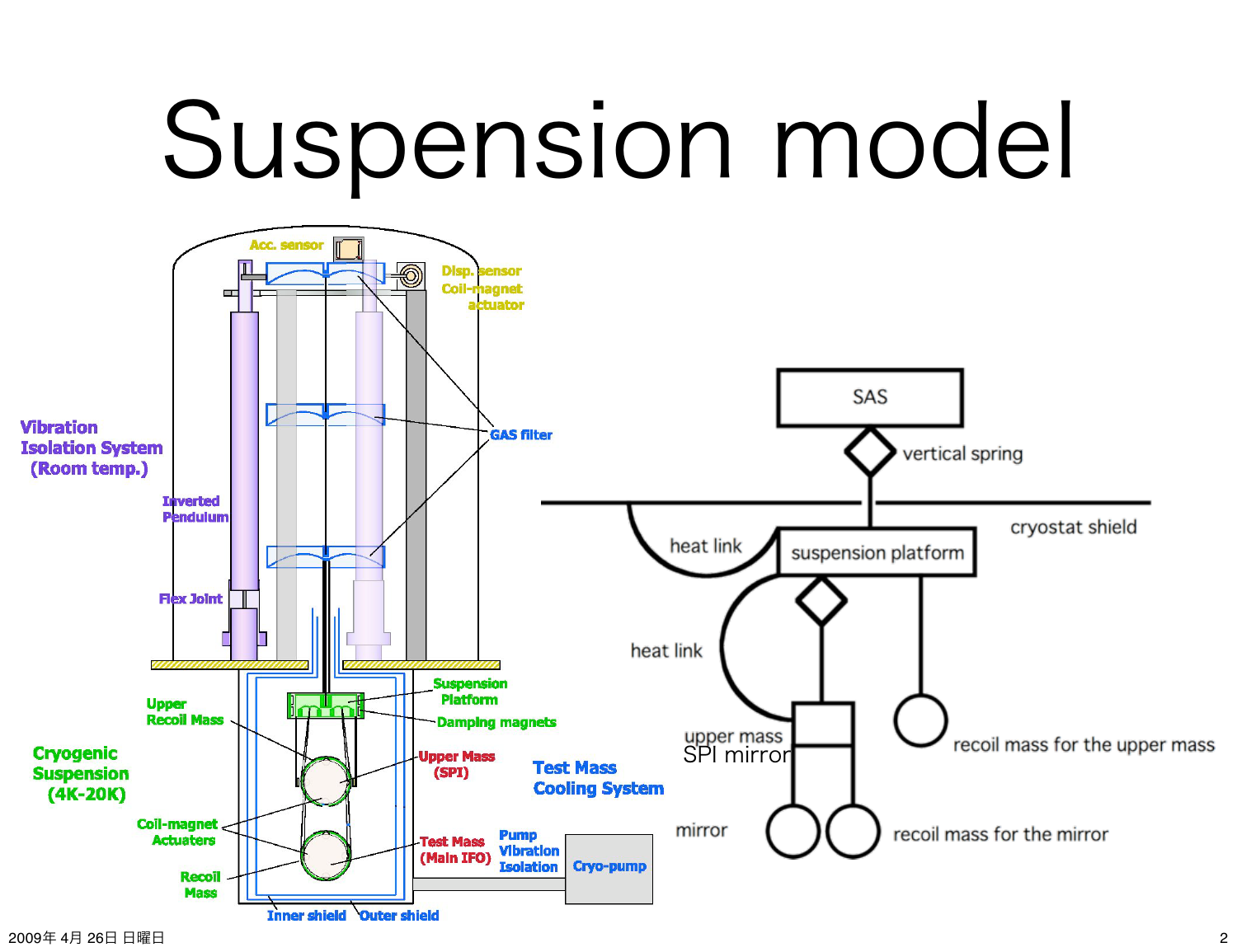### 現在のヒートリンク設計

- Parameers
	- Laser power before PR mirror  $P = 75W$
	- PR gain 11
	- SR gain 15
	- Finesse 1550
	- Mirror Φ250×150
	- Laser absorption 20ppm/cm
	- Absorption in coating 0.1ppm
- Laser absorption total=290mW(near)
- substrate: 250mW, coating: 40mW.
- margin込みで860mWを鏡からSPI mirrorに流すことを想定。
- SPI mirrorより上流は1Wの伝熱
- 0.1%Z-X coupling
- Shield vibration = Kamioka seismic
- Vibration isolation of SPI: -40dB

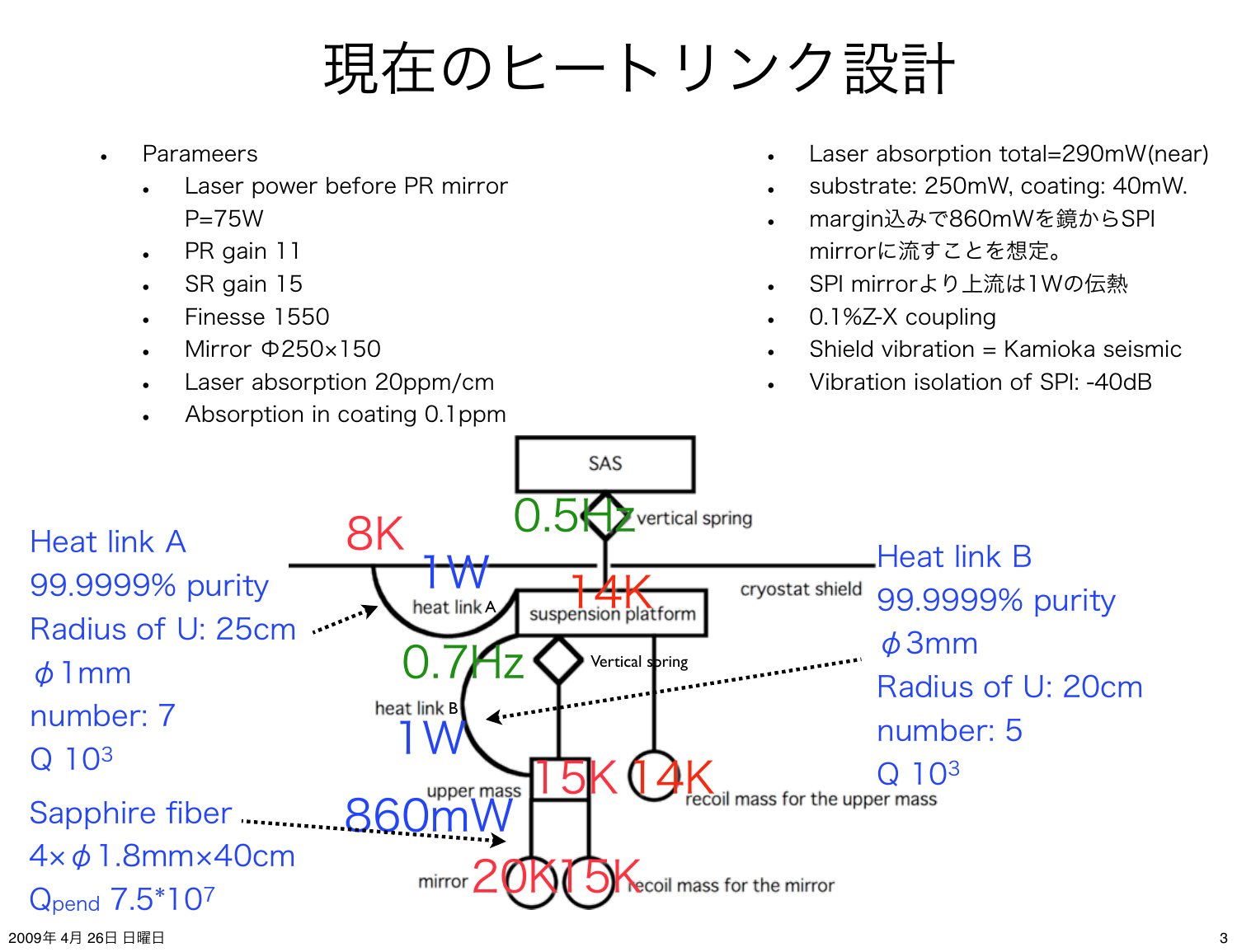### 現設計感度 seismic

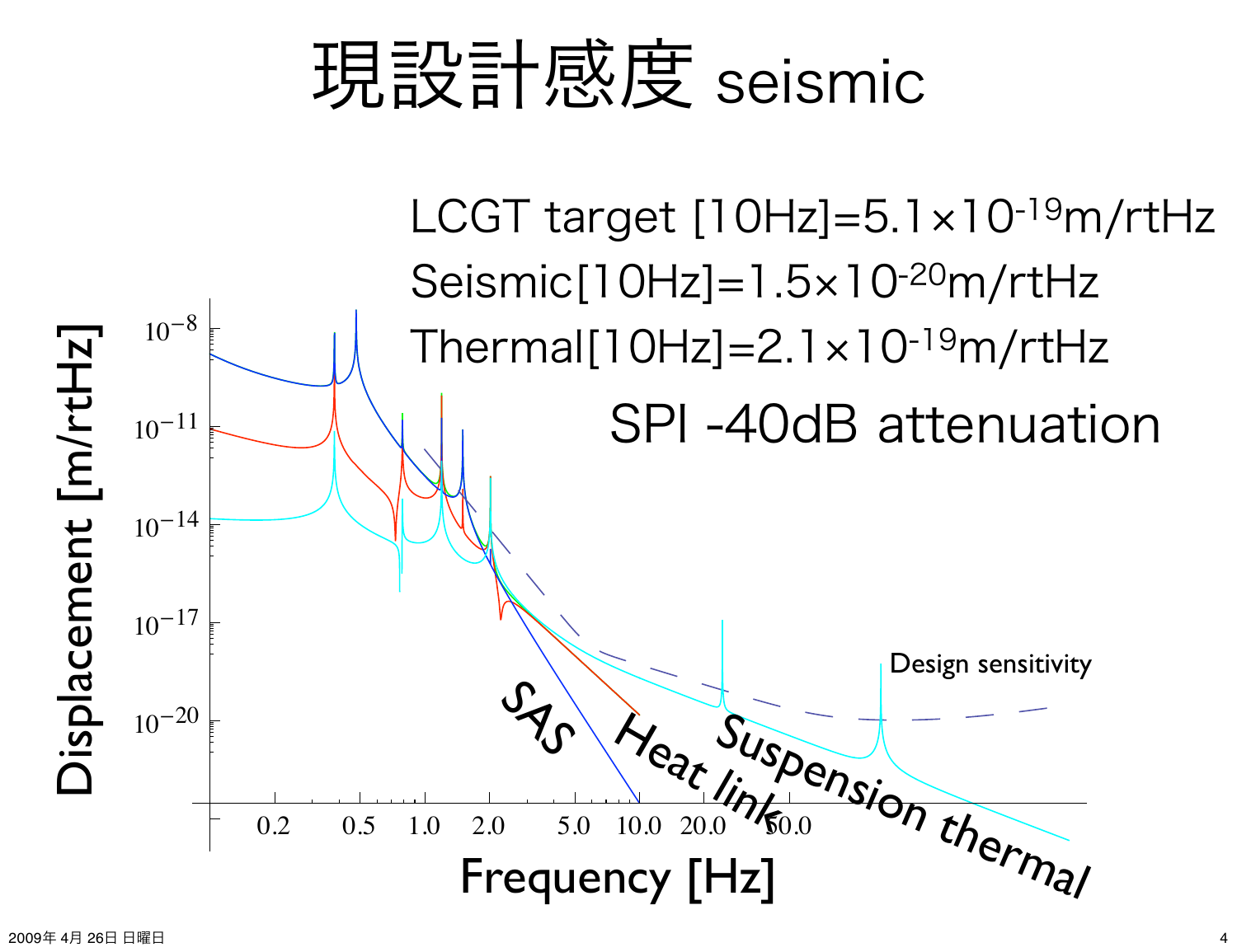#### • Seismic noise

- 2Hz以下は常温部から来る成分が支配的。
- 2Hz以上はヒートリンク由来。
- SPIによる光軸方向 -40dB attenuation込み。
- 5Hz以上は振り子の熱雑音が支配的。